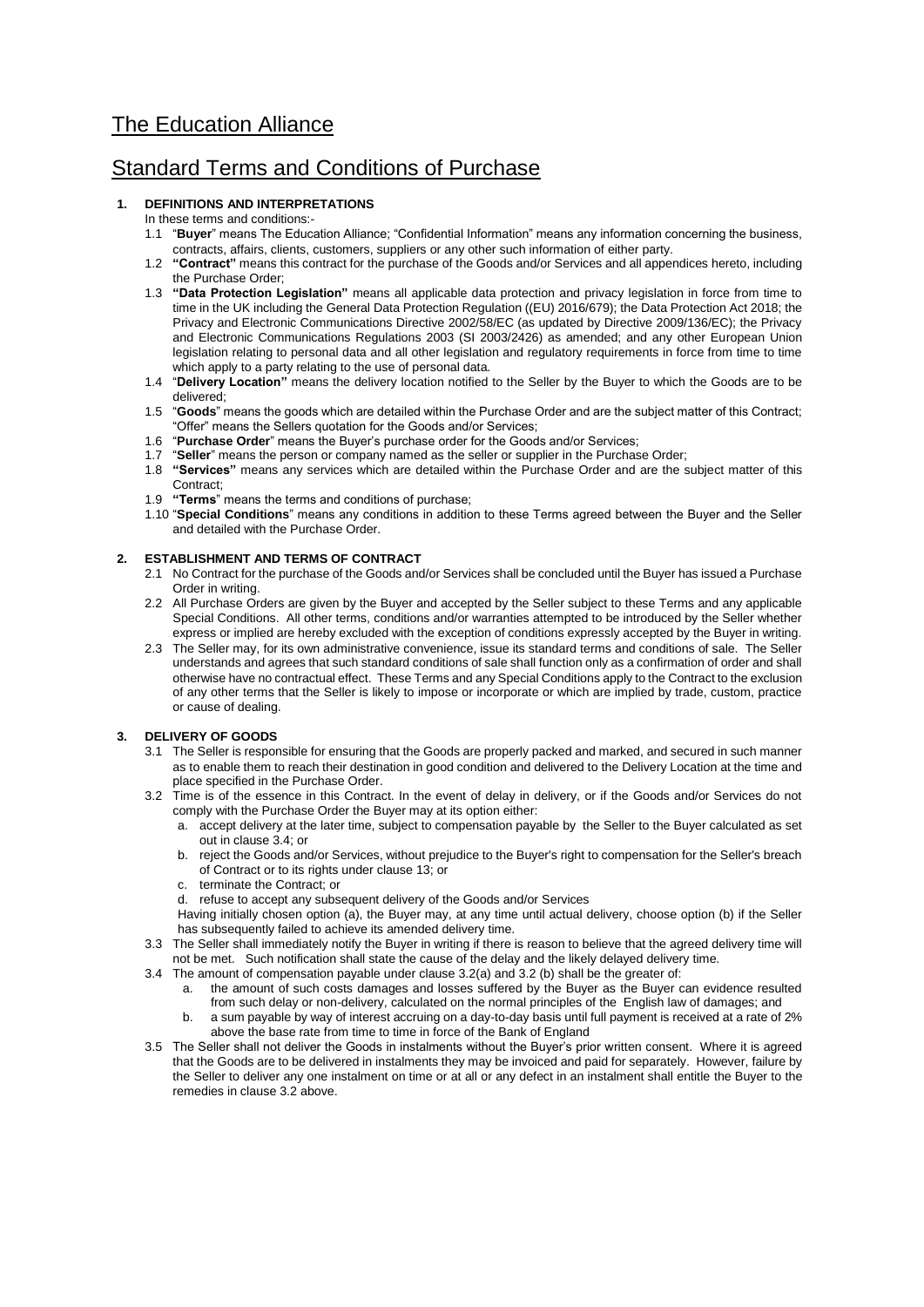# **4. SUPPLY OF SERVICES**

- 4.1 The Seller shall from the date(s) set out in the Purchase Order and for the duration of the Contract supply the Services to the Buyer in accordance with these Terms and any Special Conditions.
- 4.2 The Seller shall meet any performance dates for the Services that the Buyer notifies to the Seller from time to time and time is of the essence in relation to any of those performance dates.
- 4.3 In providing the Services, the Seller shall:
	- a. fully co-operate with the Buyer in all matters relating to the Services, and comply with all instructions of the Buyer;
		- b. perform the Services with the best care, skill and diligence in accordance with best practice in the Seller's industry, profession or trade;
		- c. use personnel who are suitably skilled and experienced to perform tasks assigned to them, and in sufficient number to ensure that the Seller's obligations are fulfilled in accordance with the Contract;
		- d. ensure that the Services will conform in all aspects and specifications set out in the Purchase Order, and that the Services shall be fit for any purpose that the Buyer expressly or impliedly makes known to the Seller;
		- e. provide all equipment, tools and vehicles and such other items as are required to provide the Services;
		- f. use the highest quality goods, materials, standards and techniques, and ensure that all goods and materials supplied and used during the supply of the Services or transferred to the Buyer will be free from defects in workmanship, installation and design:
		- g. obtain and at all times maintain all licenses and consents which may be required for the provision of the Services;
		- h. comply with all applicable laws, regulations, policies, guidelines or industry codes which may apply to the supply of the Services;
		- observe and comply with all health and safety rules and regulations and any other security requirements that apply at any of the Buyer's premises;
		- j. hold all materials, equipment and tools, drawings, specifications and data supplied by the Buyer to the Seller ("Buyer's Materials") in safe custody at its own risk, maintain the Buyer's Materials in good condition until returned to the Buyer, and not dispose or use any of the Buyer's Materials other than in accordance with the Buyer's written instructions or authorization;
		- k. not do or omit to do anything which may cause the Buyer to lose any licence, authority, consent or permission upon which it relies for the purposes of conducting its business, and the Seller acknowledges that the Buyer may rely or act on the Services;
	- l. comply with any additional obligations as set out in the Purchase Order or notified to the Seller by the Buyer at any time.
- 4.4 The Buyer shall provide the Seller with reasonable access at reasonable times to the Buyer's premises for the purpose of the supply of the Services.

## **5. PRICE**

- 5.1 The price stated in the Purchase Order ("the Price") is exclusive of VAT and shall not be subject to escalation, indexation or other variation save as expressly provided.
- 5.2 The Price shall include the costs of packing, marking, transport and insurance to the point of delivery.
- 5.3 Where the Goods and/or Services being supplied by the Seller are similar to those being supplied to other trade buyers, the Price shall take into account the highest level of discount afforded to any such buyer.
- 5.4 The Seller shall not be entitled to assert any credit, set-off or counterclaim against the Buyer in order to justify withholding payment of any such amount in whole or in part. The Buyer may, without limiting any other rights or remedies it may have, set off any amount owed to it by the Seller against any amounts payable by it to the Seller under this Contract.

# **6. RISK AND TITLE**

6.1 Title to the Goods, and the risk of loss or of damage to the Goods, shall pass to the Buyer on delivery at the Delivery Location.

# **7. INSPECTION AND QUALITY CONTROL**

- 7.1 The Seller shall have a satisfactory quality assurance system appropriate to the kind of goods in question. The Buyer shall at any time have the right to make inspections and tests at the Seller's premises and/or the premises of any subcontractor to make sure that the Goods are being supplied in accordance with the agreed quality assurance system and otherwise in accordance with the Contract. The Seller is obliged to assist in carrying out such tests, and on request by the Buyer shall produce test results, certificates of materials, and calculations.
- 7.2 If, consequent upon tests or otherwise, defects are discovered, in order to ensure that the Goods comply with the warranties in clause 9 below, the Seller shall rectify such defects promptly at its own expense.
- 7.3 Notwithstanding any such inspection or testing, the Seller shall remain fully responsible for the Goods and any such inspection or testing shall not reduce or otherwise affect the Seller's obligations under the Contract and the Buyer shall have the right to conduct further inspections and tests after the Seller has carried out its remedial actions

# **8. REJECTION OF THE GOODS AND/OR SERVICES**

- 8.1 If within 30 days after delivery of the Goods to the Delivery Location the Buyer discovers a defect with the Goods (or any part of them) and/or the Seller fails to supply the Services by the applicable performance date(s) or the Goods and/or Services are otherwise not in accordance with the Contract, the Buyer may at its option by notice to the Seller either:
	- reject the Goods and/or reject any subsequent performance of the Services, in which case the Seller shall at its expense remove the Goods from the Delivery Location and/or cease the supply of the Services, no payment shall be due by the Buyer in respect of the Goods and/or Services, and the Seller shall be liable to compensate the Buyer for any losses, damages or costs of whatever nature (including all and any indirect, special and/or consequential losses) suffered by the Buyer due to the Seller's breach of Contract (including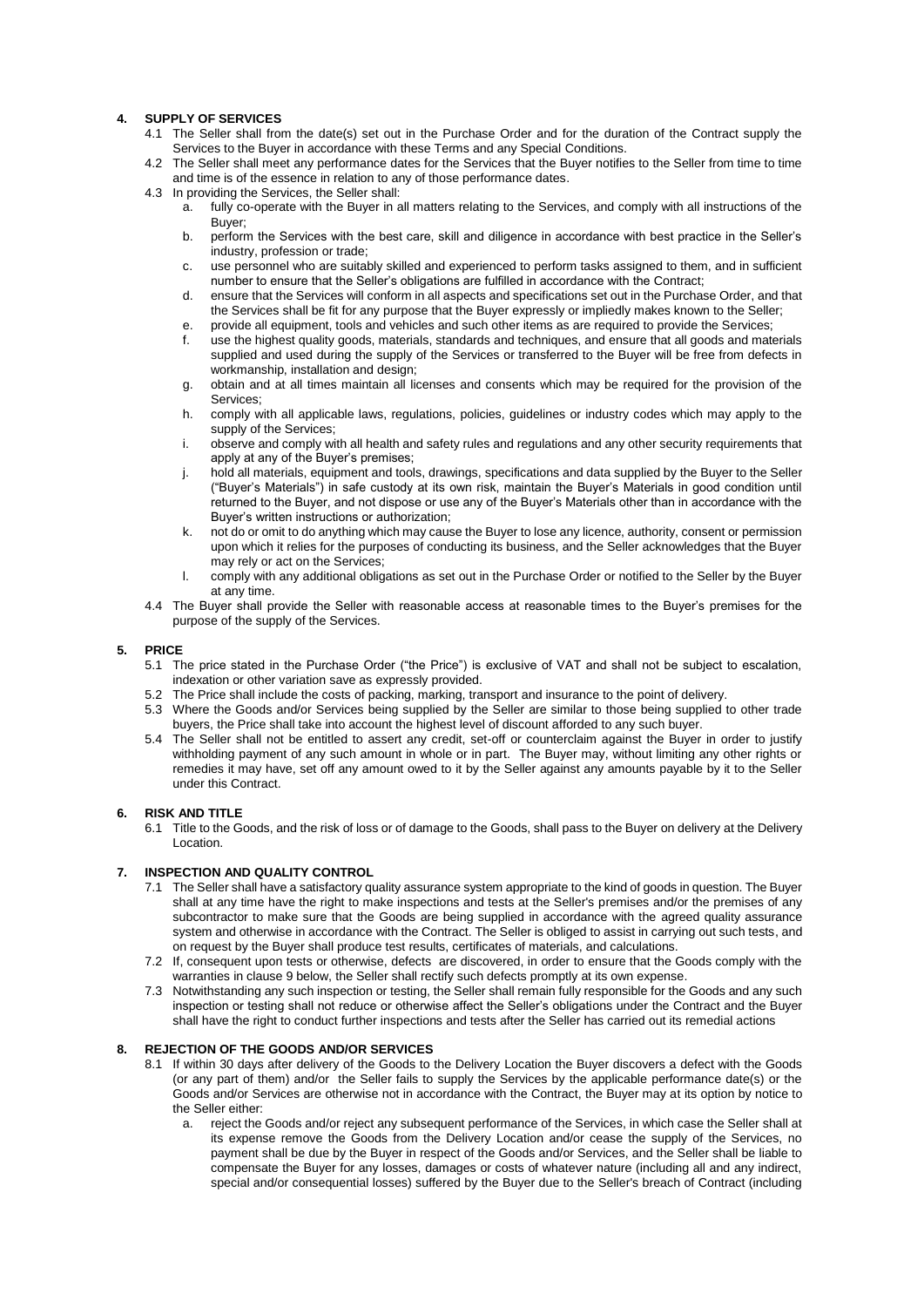but not limited to the costs incurred by the Buyer for obtaining substitute Goods and/or Services from a third party), or

b. accept the Goods and/or Services subject to the Seller at its expense promptly rectifying any defect or other nonconformity of the Goods and/or Services with the Contract, in which case the Seller shall compensate the Buyer for the breach of these obligations. On demand the Seller shall return to the Buyer all documents, models and designs received, and any copies which it may have made thereof.

## **9. WARRANTIES BY THE SELLER**

- 9.1 The Seller warrants to the Buyer that the Goods delivered and/or Services supplied shall in all respects correspond with their description and shall meet the quantity, quality and specifications stated in the Purchase Order, and shall not have defects of any kind and shall comply with all applicable statutory and regulatory requirements relating to the manufacture, labelling, packaging and delivery of the Goods and/or supply of the Services and shall be of satisfactory quality (within the meaning of the Supply of Goods and Services Act 1982 as amended) and fit for purpose, held out by the Seller or made known to the Seller by the Buyer expressly or by implication and in this respect the Buyer relies on the Seller's skill and judgement.
- 9.2 The Seller warrants to the Buyer that the Goods and/or Services shall fully conform to any regulations of any public authority applicable to goods of that, or similar, description, and that the Buyer shall in no way be constrained in its use of the Goods and/or Services, or in the resale of the Goods, by such regulations.
- 9.3 The Seller's responsibility for breach of the warranties contained in this clause shall not in any way be affected or reduced by previous tests or inspections carried out by or on behalf of the Buyer.
- 9.4 The provisions of this clause shall be in addition to, and not in substitution for, all rights of a buyer of Goods and/or Services of a similar description which are implied by law.
- 9.5 The Seller shall ensure that at all times it has and maintains all the licences, permissions, authorisations, consents and permits that it needs to carry out its obligations under this Contract and it shall at all times comply with all applicable laws.

#### **10. INDEMNITY**

- 10.1 The Seller Seller shall keep the Buyer indemnified in full against all costs, expenses, damages, liabilities and losses (whether direct or indirect, special or consequential), including any interest, penalties, and legal and other professional fees and expenses awarded against or incurred or paid by the Buyer as a result of or in connection with:
	- a. Any claim made against the Buyer for actual or alleged infringement of a third party's intellectual property rights arising out of, or in connection with, the supply or use of the Goods and/or Services, to the extent that the claim is attributable to the acts or omissions of the Seller, its employees, agents or subcontractors;
	- b. Any claim made against the Buyer by any party arising out of, or in connection with, the supply of the Goods and/or Services, to the extent that such claim arises out of the breach, negligent performance or failure or delay in performance of the Contract by the Seller, its employees, agents or subcontractors; and
	- c. Any claim made against the Buyer by a third party for death, personal injury or damage to property arising out of, or in connection with, defects in Goods and/or Services.
	- This clause 10.1 shall survive termination of the Contract
- 10.2 The Customer's rights and remedies under these Terms are in addition to its rights and remedies implied by statute and common law.

# **11. CHANGE IN THE GOODS**

- 11.1 The Buyer has the right at any time before delivery of the Goods and/or the supply of the Services to require alterations to the specifications as set out in the Contract. The Seller shall use its best endeavours to accommodate such requests within the time frame for delivery and/or performance date(s) of the Services, and in so far as it cannot do so, shall minimise the extension of time required, subject to which the contractual delivery and/or performance date(s) shall be extended.
- 11.2 The Price for the Goods and/or Services shall be increased or reduced (as the case may be) by an amount equal to the extra cost which the Seller unavoidably and necessarily incurs, or the savings which the Seller should achieve, as the result of complying with the Buyer's requirements
- 11.3 The Seller shall not delay or interrupt fulfilment of the Contract on account of any disagreement between the parties as to the variation in the Price arising under this clause.

#### **12. PAYMENT OF THE PRICE**

- 12.1 Payment of the Price shall be made in respect of correctly rendered invoices within 45 days after receipt of the invoice.
- 12.2 All invoices shall be marked with the Buyer's Purchase Order number or such other identification as requested by the Buyer. Invoices shall indicate clearly to what the amount it refers.
- 12.3 Payment shall be made in the currency specified on the Purchase Order.

#### **13. TERMINATION**

- 13.1 The Buyer shall be entitled to cancel the Purchase Order in respect of all or part of the Goods and/or Services by giving notice to the Seller at any time prior to delivery and/or supply of any Services in which event the Buyer's sole liability shall be to pay the Seller the Price for the Goods and/or Services in respect of which the Buyer has exercised its right of cancellation, less the Seller's net saving of cost arising from such cancellation
- 13.2 The Buyer shall not in any circumstances be liable for any indirect, special or consequential losses including, without limitation, loss of profit, (anticipated or otherwise) loss of business, loss of goodwill or loss of revenue.
- 13.3 The Buyer shall be entitled to terminate the Contract without liability to the Seller by giving notice to the Seller at any time if: